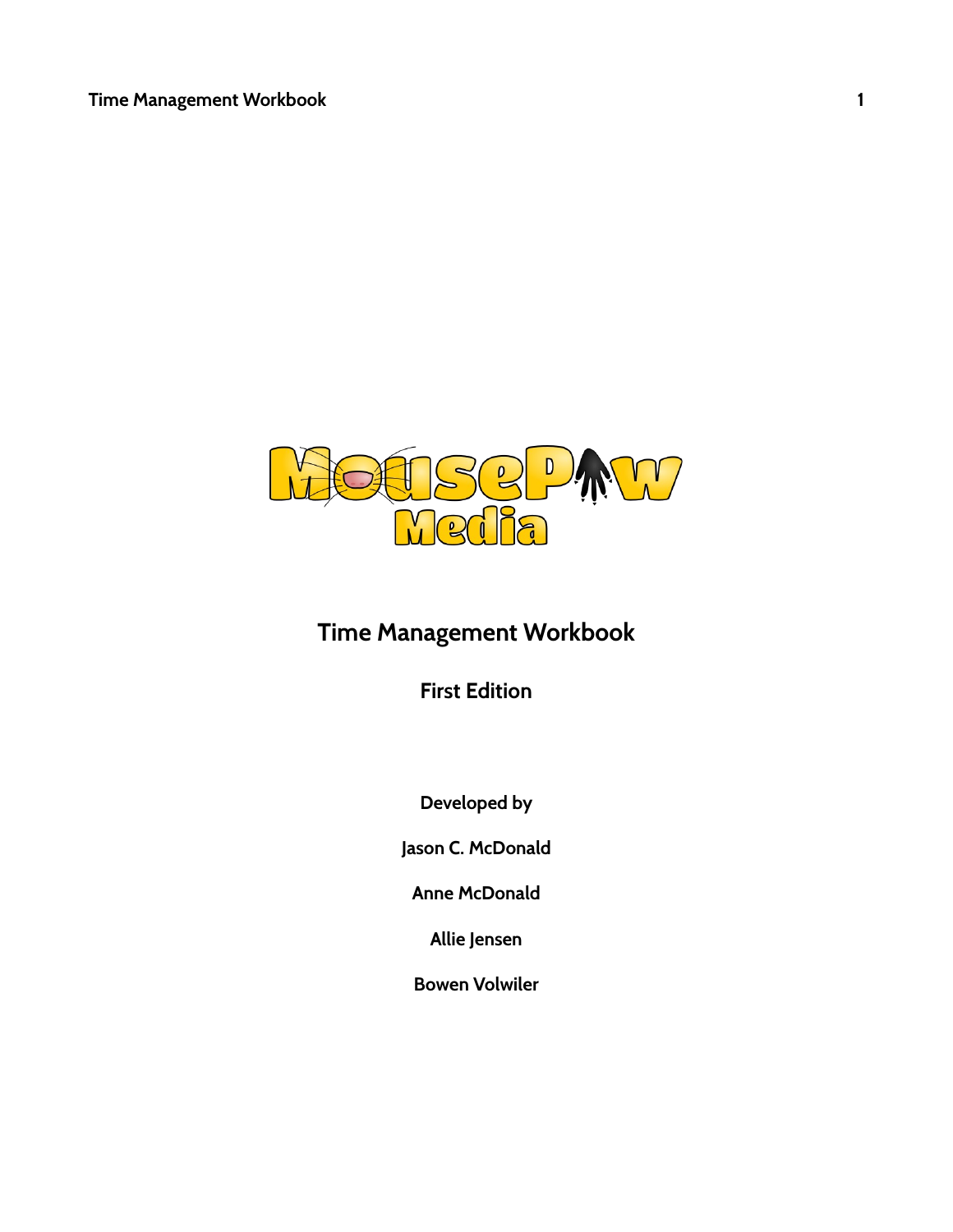## **Purpose**

Time management is one of the biggest factors that will make or break you professionally. You must be capable of balancing multiple obligations, meeting goals by set deadlines, and adjusting your schedule for changing needs.

These worksheets are designed to help you form healthy time management habits. Interns should discuss their time management habits and problems with their internship supervisor, and be accountable for their use of these worksheets.

This workbook contains the following worksheets.

- *My Schedule Worksheet*
- *Daily Checklist*
- *Weekly Checklist*
- *Goal Setting Worksheet*
- *Email Tips*

**SUGGESTION:** To reuse these worksheets, print them off and have them laminated at your local office supply store or print shop. Then, use a fine-point whiteboard marker to complete the worksheets.

**NOTE:** For tips on how to keep distractions to a minimum, read Jason C. McDonald's article, "Attack of the Focus Leeches": https://dev.to/codemouse92/attack-of-the-focus-leeches-1mjg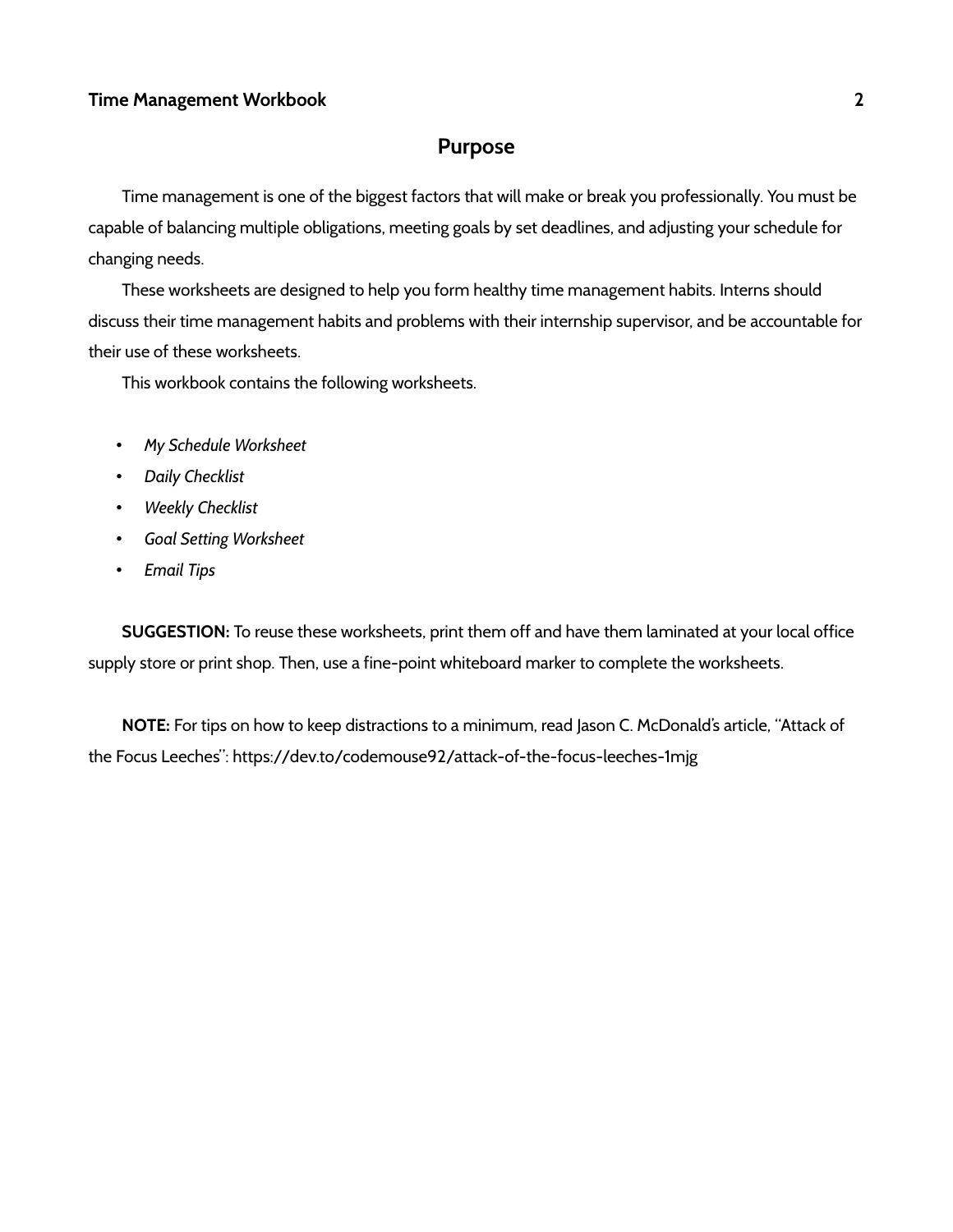# **My Schedule Worksheet**

| Wrangling your schedule is one of the biggest steps towards time management. This worksheet is designed to help |                                                                         |  |  |
|-----------------------------------------------------------------------------------------------------------------|-------------------------------------------------------------------------|--|--|
| you do just that. Interns should discuss answers to this worksheet with their Internship Supervisor.            |                                                                         |  |  |
|                                                                                                                 |                                                                         |  |  |
|                                                                                                                 |                                                                         |  |  |
|                                                                                                                 |                                                                         |  |  |
|                                                                                                                 |                                                                         |  |  |
| <b>ESSENTIALS</b>                                                                                               |                                                                         |  |  |
| Days On: $\Box M \Box T \Box W \Box Th \Box F \Box S \Box Su$                                                   |                                                                         |  |  |
|                                                                                                                 |                                                                         |  |  |
|                                                                                                                 |                                                                         |  |  |
| Days Off: $\Box M \Box T \Box W \Box Th \Box F \Box S \Box Su$                                                  |                                                                         |  |  |
| You should have at least one dedicated day off from work.                                                       |                                                                         |  |  |
|                                                                                                                 |                                                                         |  |  |
|                                                                                                                 |                                                                         |  |  |
|                                                                                                                 | If you have specific exceptions to the schedule above, mark them below. |  |  |
| Exception 1: $\Box$ M $\Box$ T $\Box$ W $\Box$ Th $\Box$ F $\Box$ S $\Box$ Su                                   |                                                                         |  |  |
|                                                                                                                 |                                                                         |  |  |
|                                                                                                                 |                                                                         |  |  |
| Exception 2: $\Box M \Box T \Box W \Box Th \Box F \Box S \Box Su$                                               |                                                                         |  |  |
|                                                                                                                 |                                                                         |  |  |
|                                                                                                                 |                                                                         |  |  |

*...CONTINUED*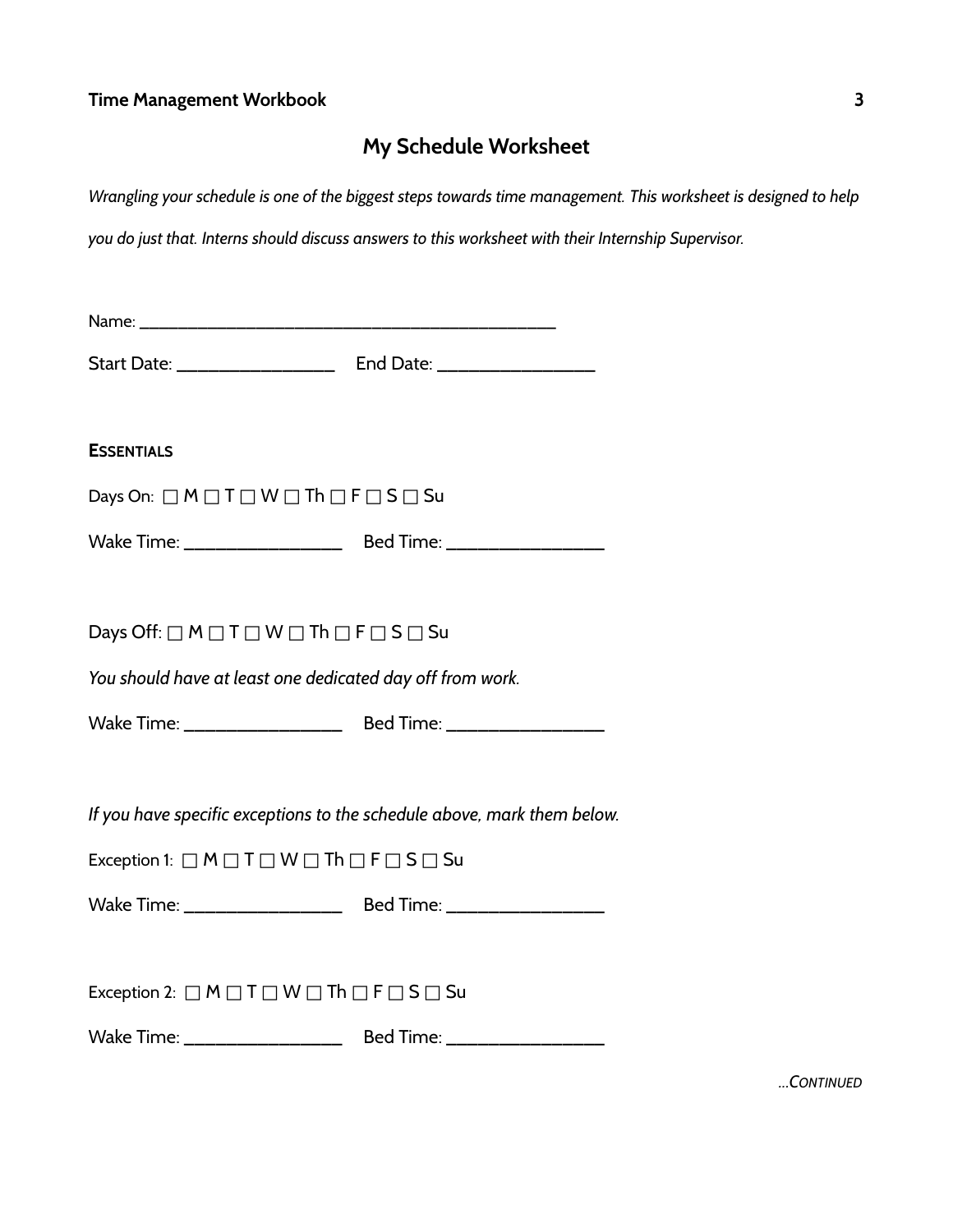| <b>Time Management Workbook</b>                                       |  | 4 |
|-----------------------------------------------------------------------|--|---|
| <b>COMPANY SCHEDULE</b>                                               |  |   |
| Check-In Due On: $\Box M \Box T \Box W \Box Th \Box F \Box S \Box Su$ |  |   |
| Set an alarm to remind you. Due by 7 PM Pacific.                      |  |   |
|                                                                       |  |   |
| <b>MEETINGS</b>                                                       |  |   |
| <b>Weekly Departmental Meeting</b>                                    |  |   |
| $\Box M \Box T \Box W \Box Th \Box F \Box S \Box Su$ Time:            |  |   |
| 1-on-1 Internship Supervisor Meeting                                  |  |   |
| $\Box$ Weekly $\Box$ Bi-weekly $\Box$ Monthly $\Box$ None             |  |   |
| $\Box M \Box T \Box W \Box Th \Box F \Box S \Box Su$ Time:            |  |   |
| □ Other Meeting: ______________________                               |  |   |
| $\Box$ Weekly $\Box$ Bi-weekly $\Box$ Monthly $\Box$ None             |  |   |
| $\Box M \Box T \Box W \Box Th \Box F \Box S \Box Su$ Time: ________   |  |   |
|                                                                       |  |   |
| $\Box$ Weekly $\Box$ Bi-weekly $\Box$ Monthly $\Box$ None             |  |   |
| $\Box M \Box T \Box W \Box Th \Box F \Box S \Box Su$ Time: ________   |  |   |

*CONTINUED...*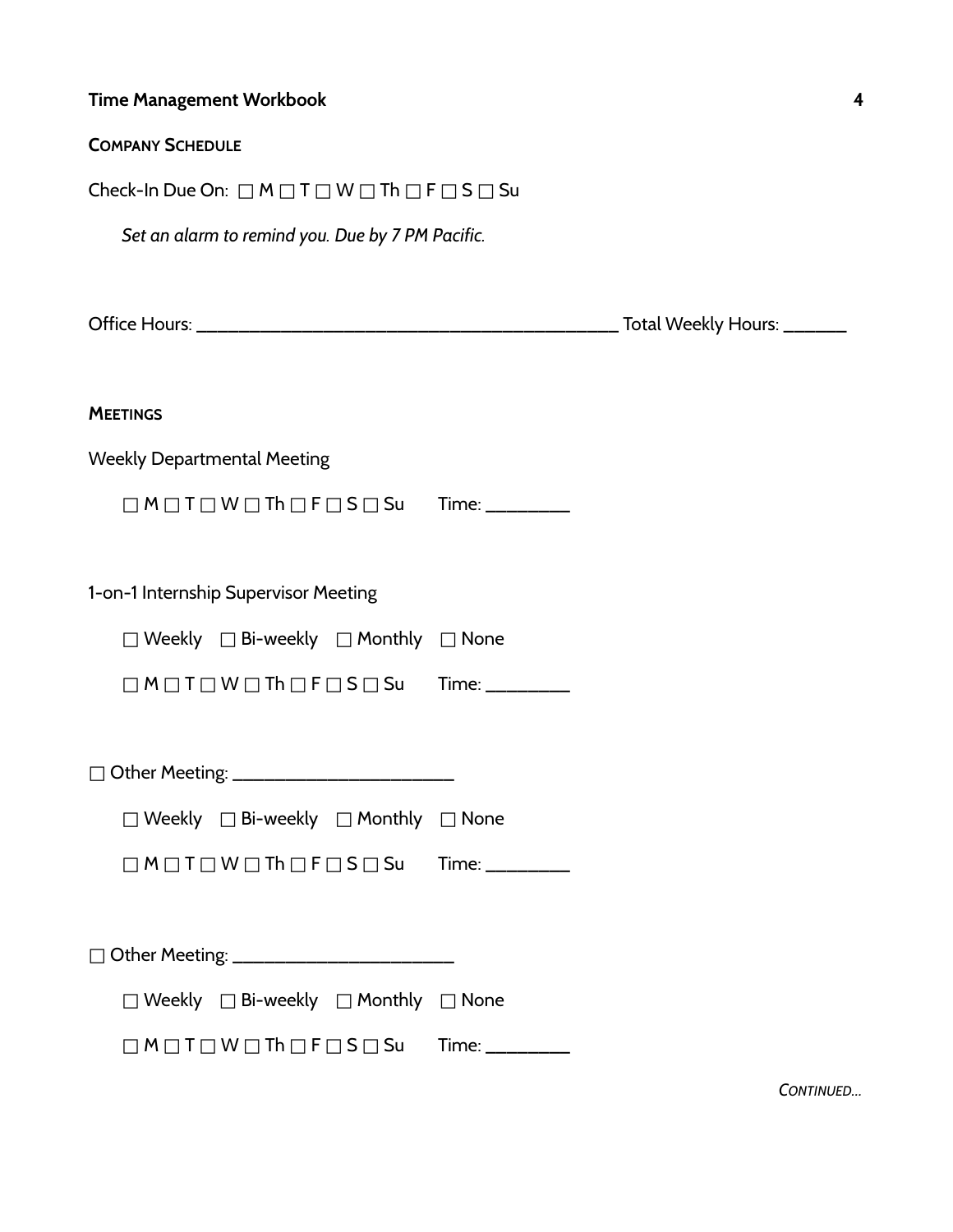*...CONTINUED*

#### **REGULAR SCHEDULE**

*On the next page, you will find a calendar chart. Using the checklist below, fill out your calendar. If you want to use a different calendar template, you may; just be sure to attach it to this completed worksheet.*

- □ Attending School? *Mark regular CLASS and STUDY times below.*
- □ Working (outside of MousePaw Media)? *Mark WORK times below.*

□ Variable work schedule. (Consider using this sheet each week.)

- □ Do you need to commute? *Mark TRANSIT times*. *Remember to give yourself extra time.*
- □ *Mark MEAL times. You should have three meals a day, and at least two should be dedicated.*
- □ *Mark EXERCISE times. Physical activity is important!*
- □ *Mark MousePaw Media OFFICE hours and MEETING times below.*
- □ Other obligations? *Mark regular family events, church/club/volunteer attendence.*
- □ *Mark TIME OFF*. *Create specific times for hobbies, self-study, and free time.*
- □ *Mark BEDTIME, using the time indicated on the previous page.*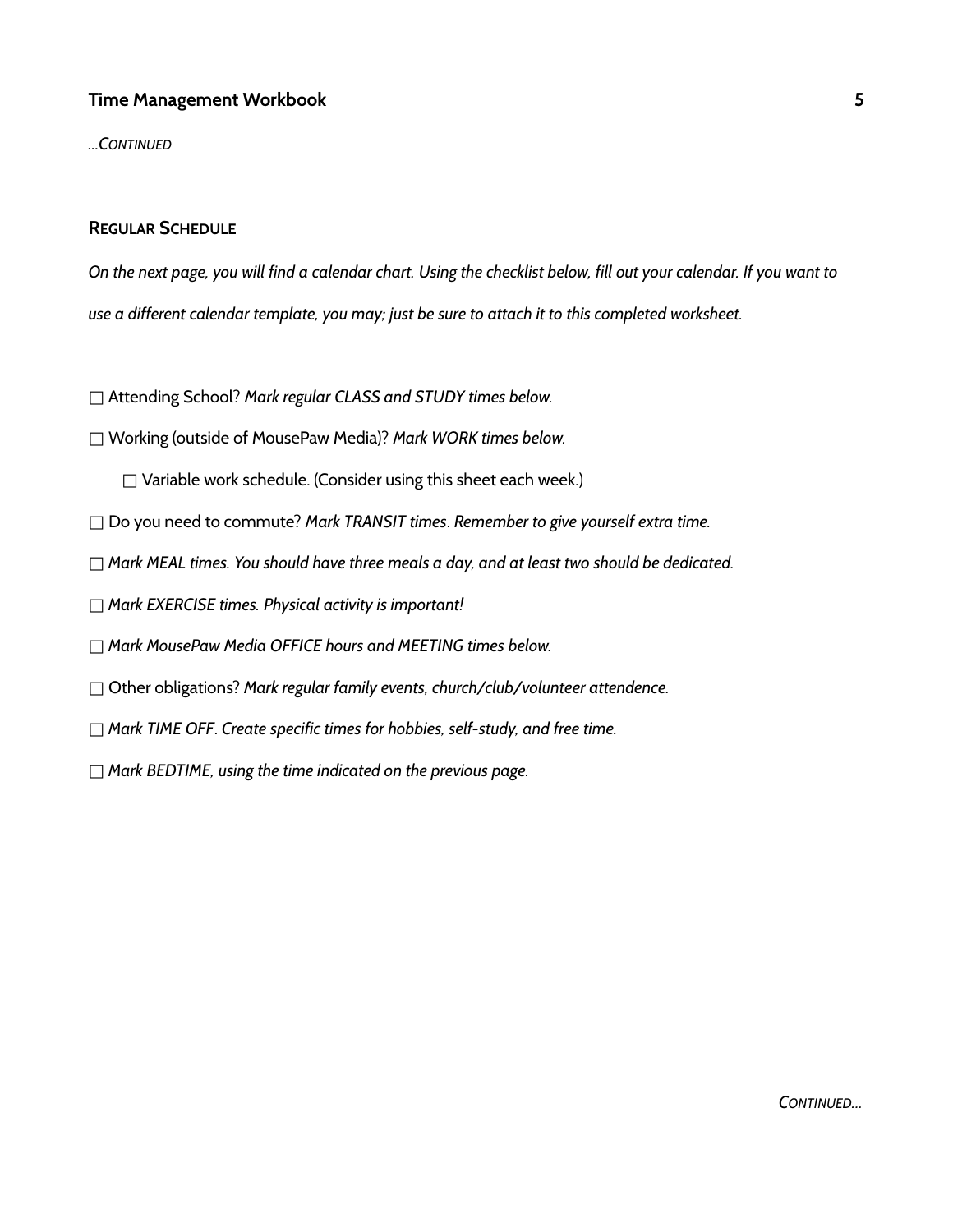|                 | MON | <b>TUES</b> | WED | <b>THURS</b> | ${\sf FRI}$ | SAT | <b>SUN</b> |
|-----------------|-----|-------------|-----|--------------|-------------|-----|------------|
| 5 am            |     |             |     |              |             |     |            |
| 6am             |     |             |     |              |             |     |            |
| 7 am            |     |             |     |              |             |     |            |
| 8 <sub>am</sub> |     |             |     |              |             |     |            |
|                 |     |             |     |              |             |     |            |
| 9 am            |     |             |     |              |             |     |            |
| 10 am           |     |             |     |              |             |     |            |
|                 |     |             |     |              |             |     |            |
| 11 am           |     |             |     |              |             |     |            |
| $12 \text{ pm}$ |     |             |     |              |             |     |            |
|                 |     |             |     |              |             |     |            |
| 1pm             |     |             |     |              |             |     |            |
| $2\mathrm{pm}$  |     |             |     |              |             |     |            |
| 3 pm            |     |             |     |              |             |     |            |
| 4 pm            |     |             |     |              |             |     |            |
|                 |     |             |     |              |             |     |            |
| 5 pm            |     |             |     |              |             |     |            |
| 6 <sub>pm</sub> |     |             |     |              |             |     |            |
|                 |     |             |     |              |             |     |            |
| 7 pm            |     |             |     |              |             |     |            |
| $8 \text{ pm}$  |     |             |     |              |             |     |            |
|                 |     |             |     |              |             |     |            |
| 9 <sub>pm</sub> |     |             |     |              |             |     |            |
| $10 \text{ pm}$ |     |             |     |              |             |     |            |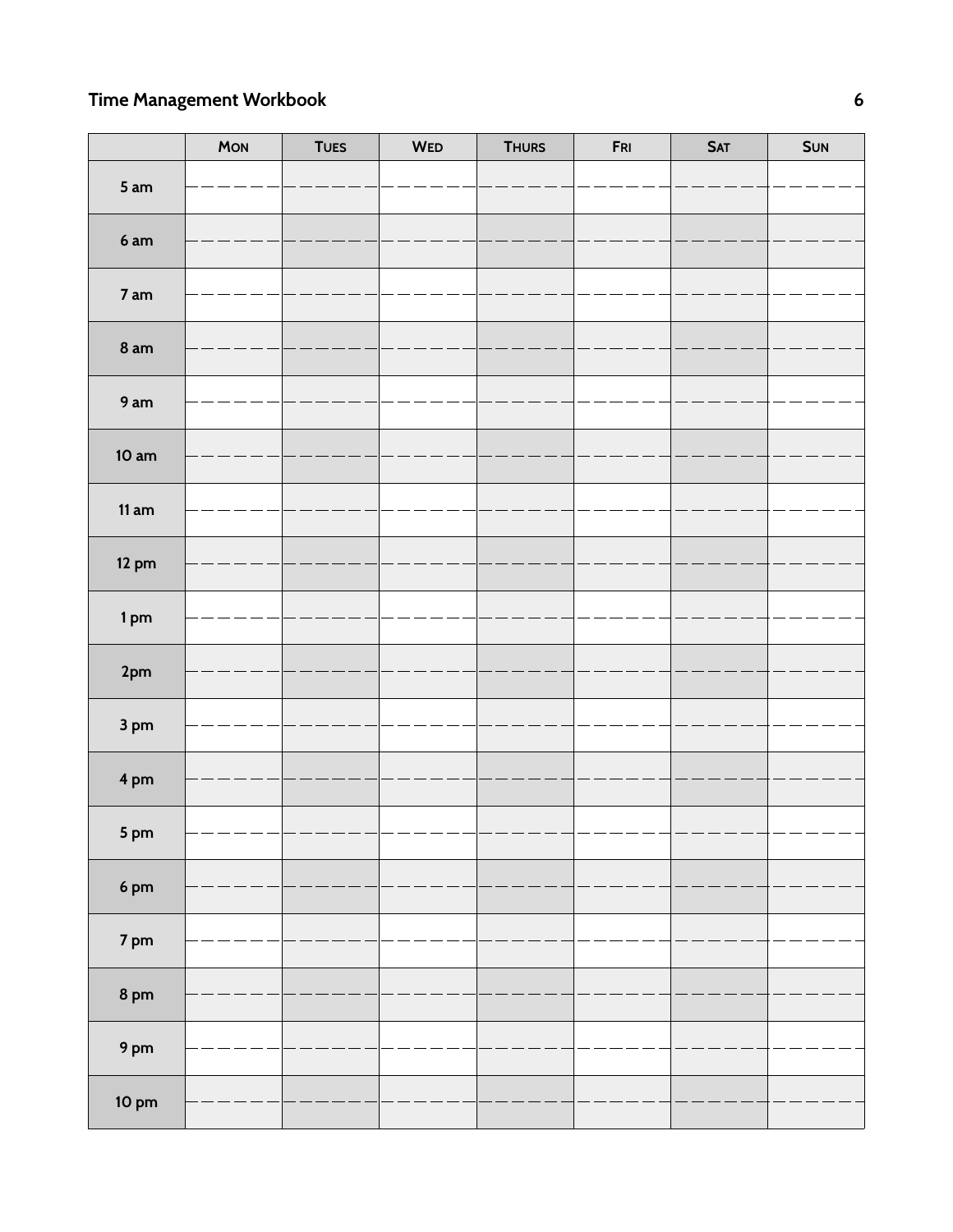## **Daily Checklist**

*Use this checklist for every day's office hours.*

□ **Start time monitoring**, i.e. Hamster Indicator, timer, or whatever you use.

□ **Log Into IRC**

- □ **Check Company Email**: Respond to emails as appropriate. Keep inbox organized.
- □ **Log Into Phabricator**
	- □ **Review** *all* **notifications.**
	- □ **Check Calendar:** RSVP for events you're invited to.
	- □ **Check Differential or Pholio:** Anything waiting on your review? Any feedback on your work?
	- □ **Check Ponder:** Any questions to answer? Any answers on your questions?
	- □ **Interact:** Make at least *one* meaningful contribution to something on Phabricator.
	- □ **Check Maniphest:** Is your current task there?

*-----*

□ **Work** on your current tasks.

-----

□ **Update Maniphest.** Comment progress on current tasks. Mark completed tasks done. Create next tasks.

□ **Upload Work:** Send code to Differential. Upload graphics to Nextcloud/Pholio as needed. Post research

notes to Ponder. Publish internal documentation/spec work to Phriction.

□ **Log Hours:** Log your time for the day on eHour; include relevant object codes (Events, Tasks, Differentials, Mocks, etc.)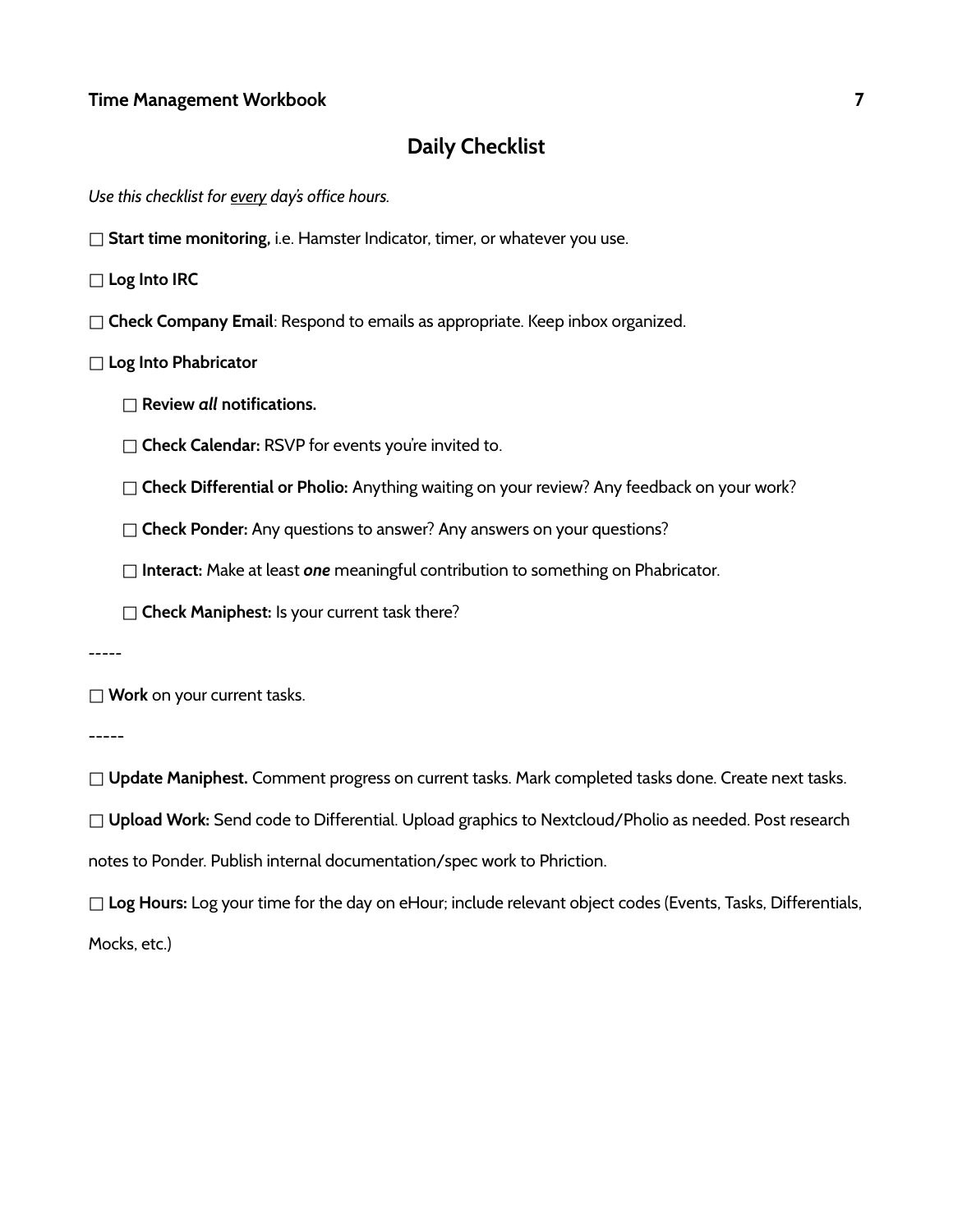## **Weekly Checklist**

*Use this checklist for every week you work.*

#### **ECO**

- □ Read latest copy of *The Check-In.*
- □ Send your check-in email on scheduled day.
- □ Check company email and respond to messages (as appropriate).
- □ Log all hours for week on eHour, with appropriate object codes. (Email ECO to correct mistakes.)

#### **MEETINGS**

- □ Attend Departmental Meeting.
- □ Attend 1-on-1 Internship Supervisor Meeting (if applicable).
- $\square$  Attend other scheduled meetings (if any).

#### **WORK AND COLLABORATION**

- □ Update Maniphest tasks.
- $\Box$  Upload work to Differential/Pholio/Ponder/Phriction/Nextcloud as appropriate.
- □ Process all Phabricator notifications.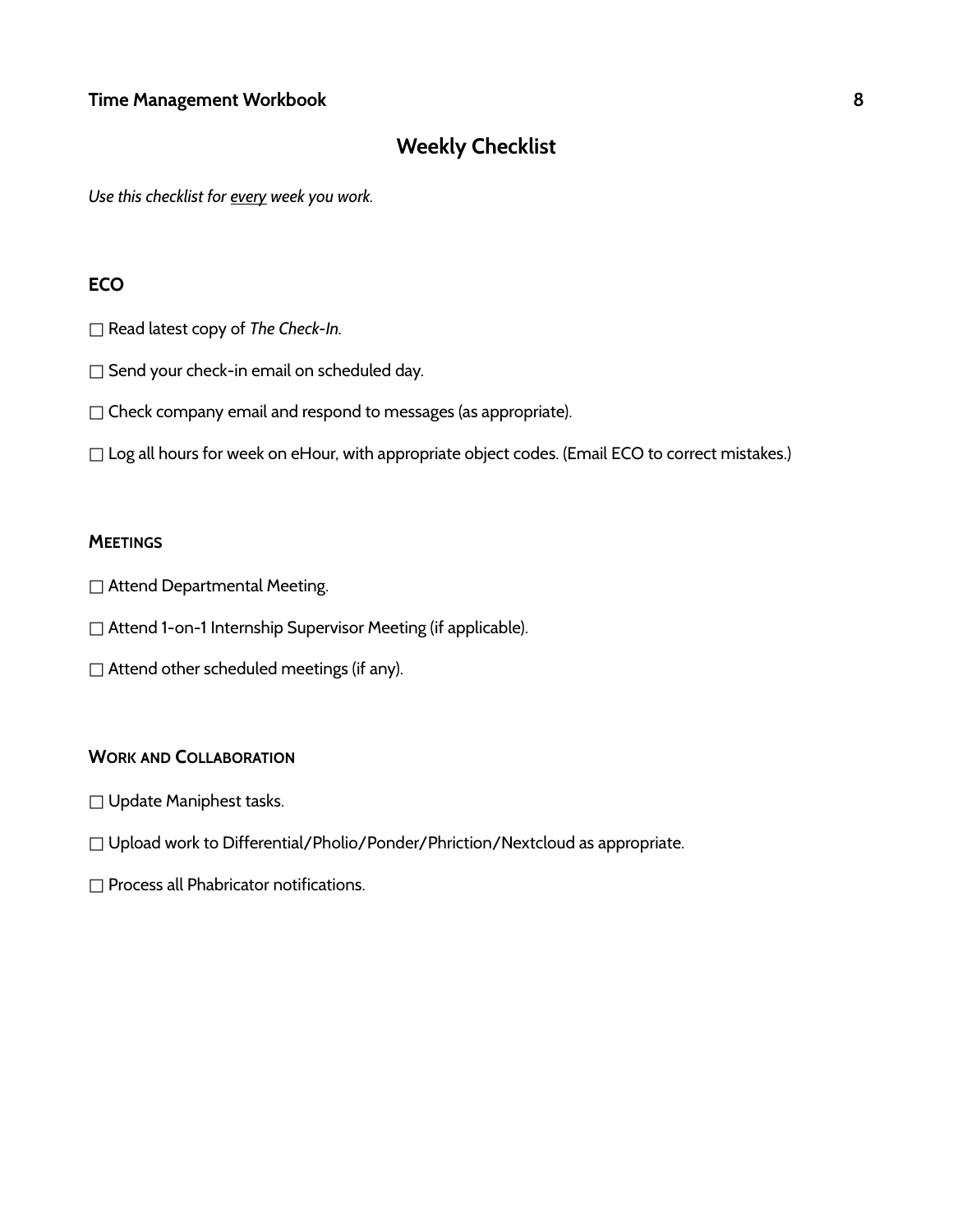## **Goal Setting Worksheet**

| Goals for (select one): |  |
|-------------------------|--|
| $\Box$ The month of     |  |
| $\Box$ The week of      |  |

#### **PRIORITY 5**

If I got nothing else done this time period, I would like to...

|                                                                                                                                                                                                                               | ____ |
|-------------------------------------------------------------------------------------------------------------------------------------------------------------------------------------------------------------------------------|------|
| and a construction of the construction of the construction of the construction of the construction of the construction of the construction of the construction of the construction of the construction of the construction of |      |
|                                                                                                                                                                                                                               |      |

#### **PRIORITY 4**

After my Priority 5 goals, I really want to....

|   | <u> 1980 - Jan Sarajević, politički politički predstava i politički predstava i politički predstava i politički p</u> |  |
|---|-----------------------------------------------------------------------------------------------------------------------|--|
|   |                                                                                                                       |  |
| – |                                                                                                                       |  |

#### **PRIORITY 3**

If all goes well, I should also....

 $\overline{a}$ 

CONTINUED...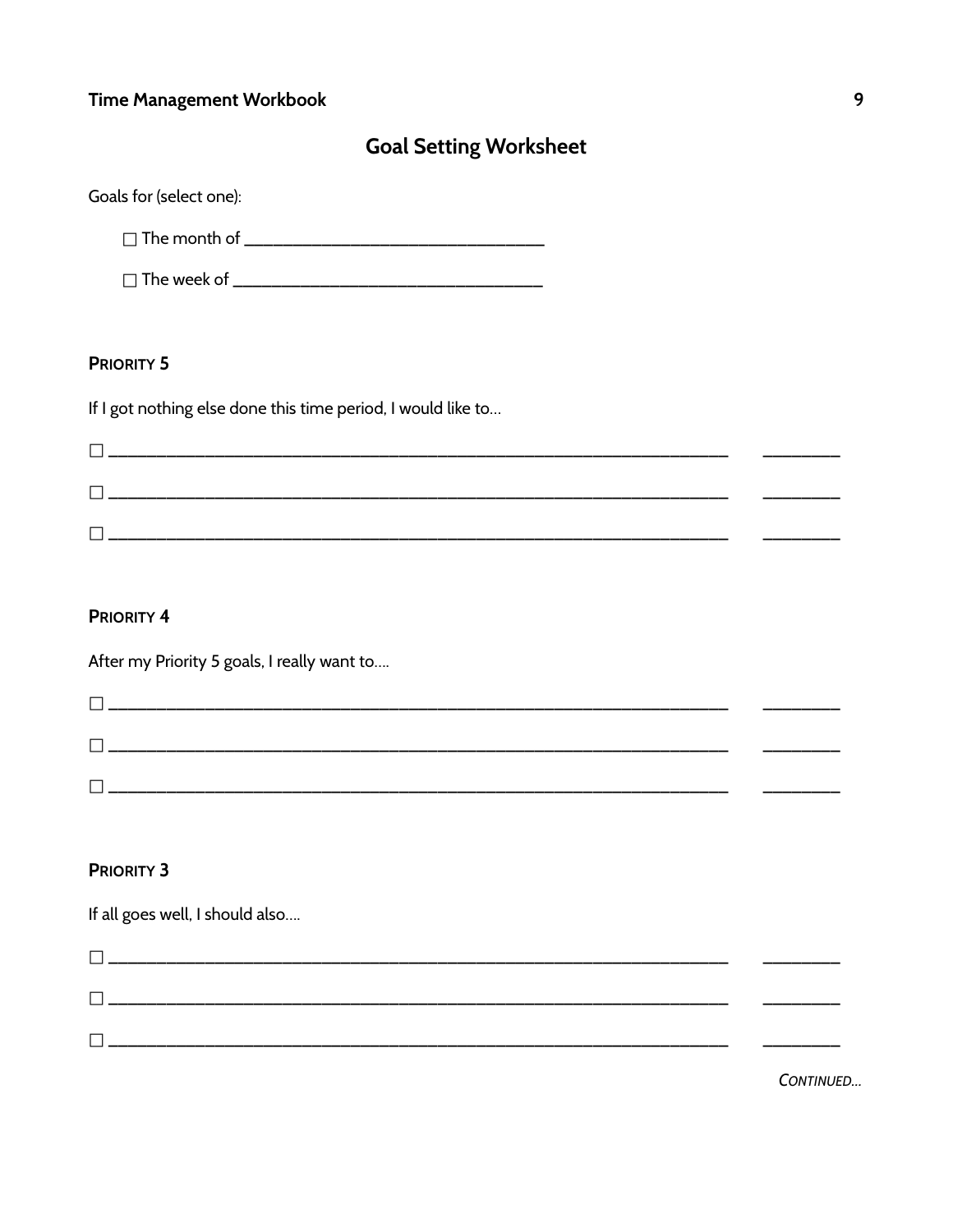*...CONTINUED*

#### **PRIORITY 2**

If I have the time, I should….

#### **PRIORITY 1**

With my leftover time, I would like to…. □ \_\_\_\_\_\_\_\_\_\_\_\_\_\_\_\_\_\_\_\_\_\_\_\_\_\_\_\_\_\_\_\_\_\_\_\_\_\_\_\_\_\_\_\_\_\_\_\_\_\_\_\_\_\_\_\_\_\_\_\_\_\_\_\_ \_\_\_\_\_\_\_\_ □ \_\_\_\_\_\_\_\_\_\_\_\_\_\_\_\_\_\_\_\_\_\_\_\_\_\_\_\_\_\_\_\_\_\_\_\_\_\_\_\_\_\_\_\_\_\_\_\_\_\_\_\_\_\_\_\_\_\_\_\_\_\_\_\_ \_\_\_\_\_\_\_\_ □ \_\_\_\_\_\_\_\_\_\_\_\_\_\_\_\_\_\_\_\_\_\_\_\_\_\_\_\_\_\_\_\_\_\_\_\_\_\_\_\_\_\_\_\_\_\_\_\_\_\_\_\_\_\_\_\_\_\_\_\_\_\_\_\_ \_\_\_\_\_\_\_\_

*On each goal, use the following notation to mark completion by the end of the time period.*

| In the check box                                                  | At the end of the line                                        |
|-------------------------------------------------------------------|---------------------------------------------------------------|
| Goal completed in part or in whole.                               | "" Goal to be continued in later time period.                 |
| $\boldsymbol{X}$ Goal not completed. Only use this if you haven't | $\overline{\downarrow}$ Goal delayed until later time period. |
| worked on the goal at all in the time period.                     |                                                               |